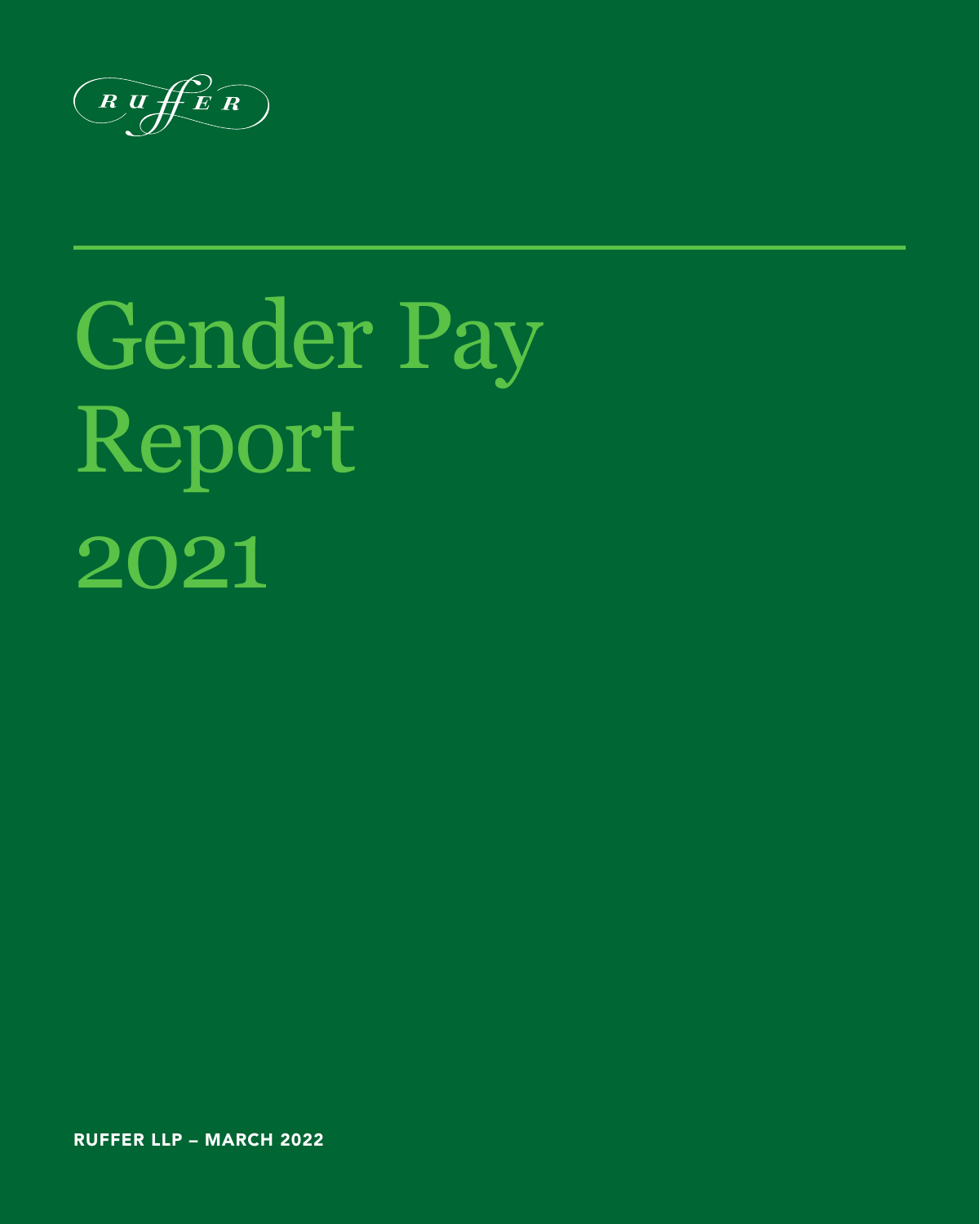### Foreword

It is easy to eliminate a gender pay gap – by making blunt, unfair, adjustments to our payroll. Virtue might be signalled. But would real progress be made?

At Ruffer, we're interested in engaging with knotty realities in pursuit of our cause – delivering investment performance and service that put our clients first.

These knotty realities range from fragile markets and the distorted price of money to societal inequalities and threats to the climate.

Gender pay reporting (helpfully) focuses attention on one specific knot – the difference in average male pay compared with average female pay across Ruffer. Based on a snapshot date, it includes some useful measures, enabling apple-to-apple comparisons between industries and firms, and helping to inform and guide work we are doing.

I'm pleased to be introducing Ruffer's annual gender pay report. We recognise our gender pay gap will vary year on year due to a number of factors, but it gives a feel for where we are now, and areas in which progress is still to be made.

This document sets out our gender pay gap for the year. I confirm the data contained in the Report is accurate and meets the requirement of the Equality Act 2010 (Gender Pay Gap Information) Regulations 2017.

 $\int \sqrt{1+\sqrt{2}}$ 

Chris Bacon Chief Executive



Ruffer LLP is a limited liability partnership, registered in England with registration number OC305288. The firm's principal place of business and registered office is 80 Victoria Street, London SW1E 5JL. Ruffer LLP is authorised and regulated by the Financial Conduct Authority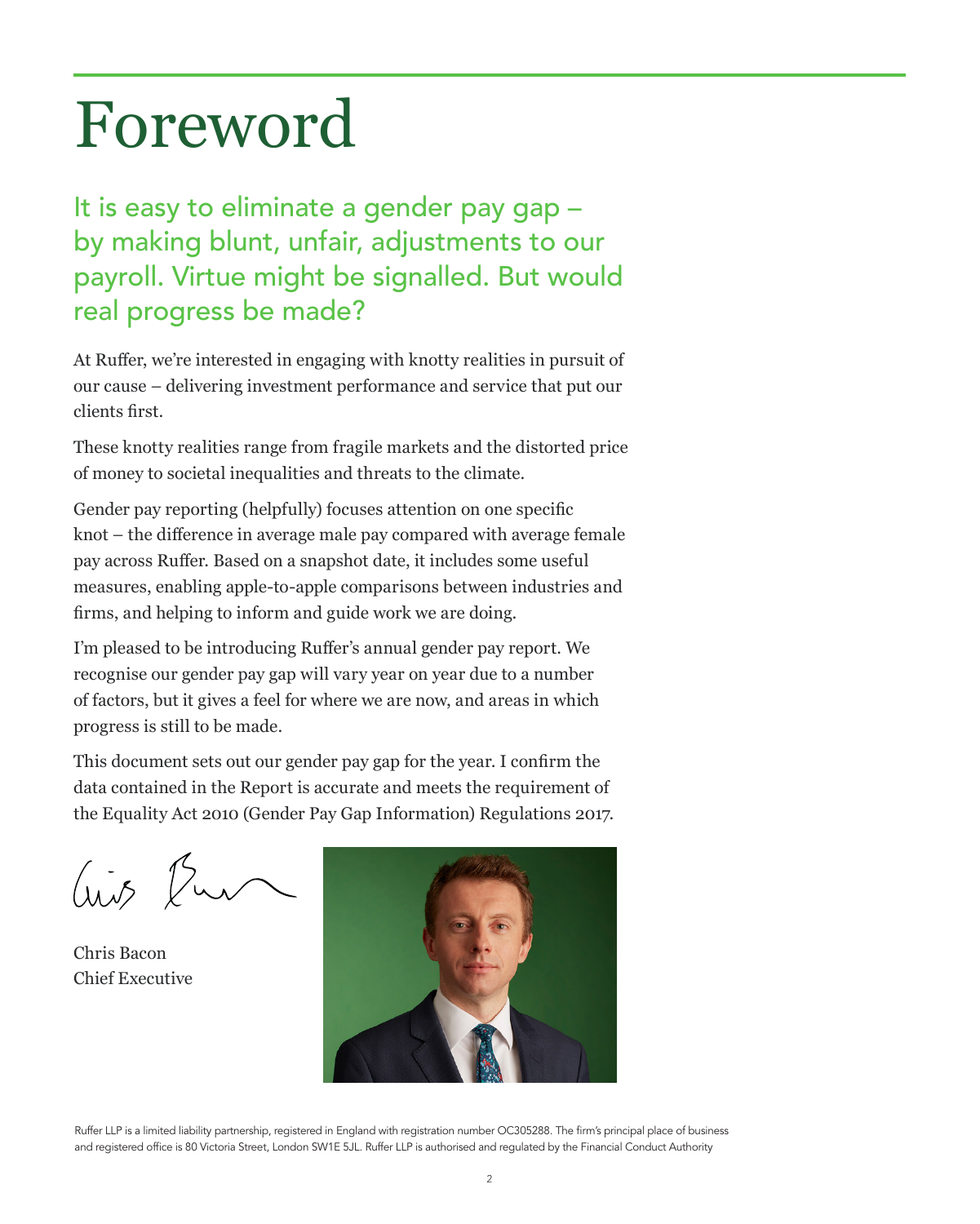## Understanding the gender pay gap

In 2017, the UK government introduced regulations requiring companies with 250 or more employees to publish data every year on the gender pay gap within their organisations. Ruffer grew beyond this threshold in 2020, and so this is our second report. Despite no requirement to report, we have been monitoring and addressing our gender pay gap for several years.

A gender pay gap is often confused with the issue of equal pay, but the two are fundamentally different.

#### EQUAL PAY

is being paid the same for similar or the same work.

#### GENDER PAY GAP

is the difference in the average pay for men and women in the workforce.

Therefore, the existence of a gender pay gap does not necessarily mean that there is unequal pay for men and women who are performing the same work.

#### IN BRIEF – RUFFER'S GENDER PAY GAP

Our overall gender pay gap is partly attributable to both demographic and non-demographic factors. Demographic factors reflect a disproportionate representation of men and women at different levels of the firm.

For example, based on the population as at 5 April 2021, we have a larger proportion of men in management roles, relative to women at this time. Whilst the management roles held by men and women may be at the same level within the firm, they may sit within different functions or business areas and accordingly attract different pay.

Our gender pay gap is likely to persist until we have a more balanced representation of men and women at all levels and across functions within the firm — we are committed to addressing this.

The remaining non-demographic gap is due to other relevant factors like different roles, responsibilities, and performance levels amongst employees at similar levels. We believe employees performing the same roles are paid fairly, irrespective of gender.

#### UNDERSTANDING THE DATA – KEY TERMS

#### MEAN PAY GAP

The difference in the average hourly rate of men's and women's pay.

#### MEDIAN PAY GAP

The difference between the midpoints in the ranges of men's and women's pay.

#### PAY QUARTILES

Shows the proportion of men and women in different pay bands, with the workforce divided into four equal pay bands (quartiles).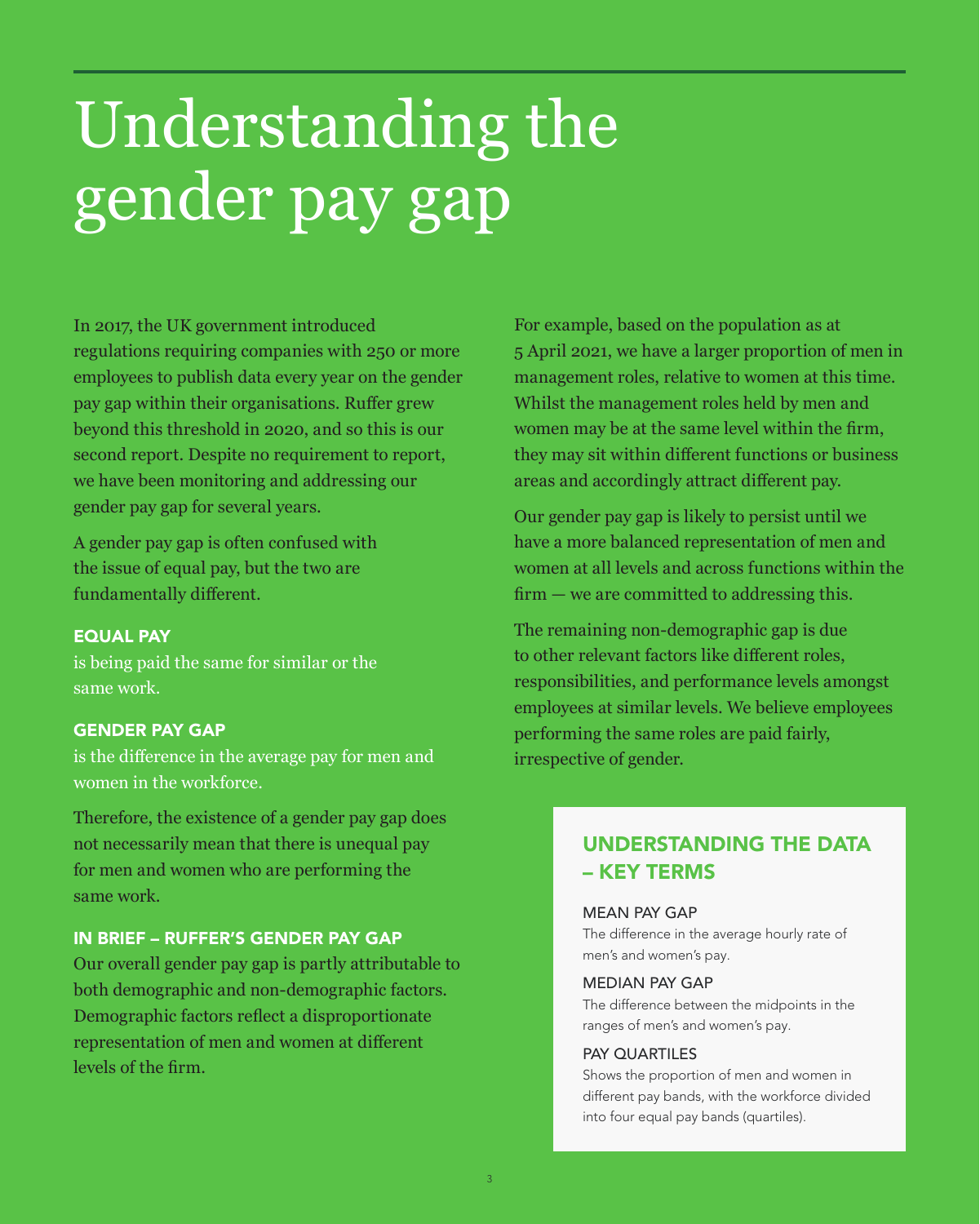## Employees

| %                     | Mean | Median |
|-----------------------|------|--------|
| Gender hourly pay gap | 14.1 | 20.9   |

Our mean gender pay gap is 14.1% in favour of men, which is a decrease of 0.4% since 2020. Our mean gender pay gap is slightly below the latest national average mean pay gap of 14.9% reported by the Office of National Statistics (ONS) and significantly below the mean gap of 33.2% reported by the ONS within the financial services sector.

Our median gender pay gap is 20.9% in favour of men, which is a 5.4% reduction from 2020's median pay gap.

Whilst this is the second year Ruffer is reporting its gender pay gap as required by the regulations, we have been carrying out internal annual gender pay gap analysis since 2016 and have seen good progress in reducing our gender pay gap since then. It is common for the mean and median pay gaps to differ as the mean calculation includes all employees, whereas the median calculation reduces the impact of the highest and lowest paid employees. Overall, there is a positive downward trend in the mean gender pay gap over the last few years at Ruffer.

| %                | Mean | Median |
|------------------|------|--------|
| Gender bonus gap | 26.7 | 16.5   |

The mean bonus gap is 26.7%. This has reduced significantly from 38.5% in 2020. Furthermore, when the impact of the highest and lowest bonuses is removed by considering the bonus pay gap across the mid-range of employees, the median bonus gap is significantly lower at 16.5% in favour of men. This has also reduced from last year, when it was 21.8%.

At Ruffer, all individuals who have been employed for more than three months as at 1 April each year (our financial year end), and have passed their probation period, are eligible for a bonus. Similar to last year, proportionally more women than men received a bonus. We believe that the bonus eligibility criteria remains fair and nondiscriminatory.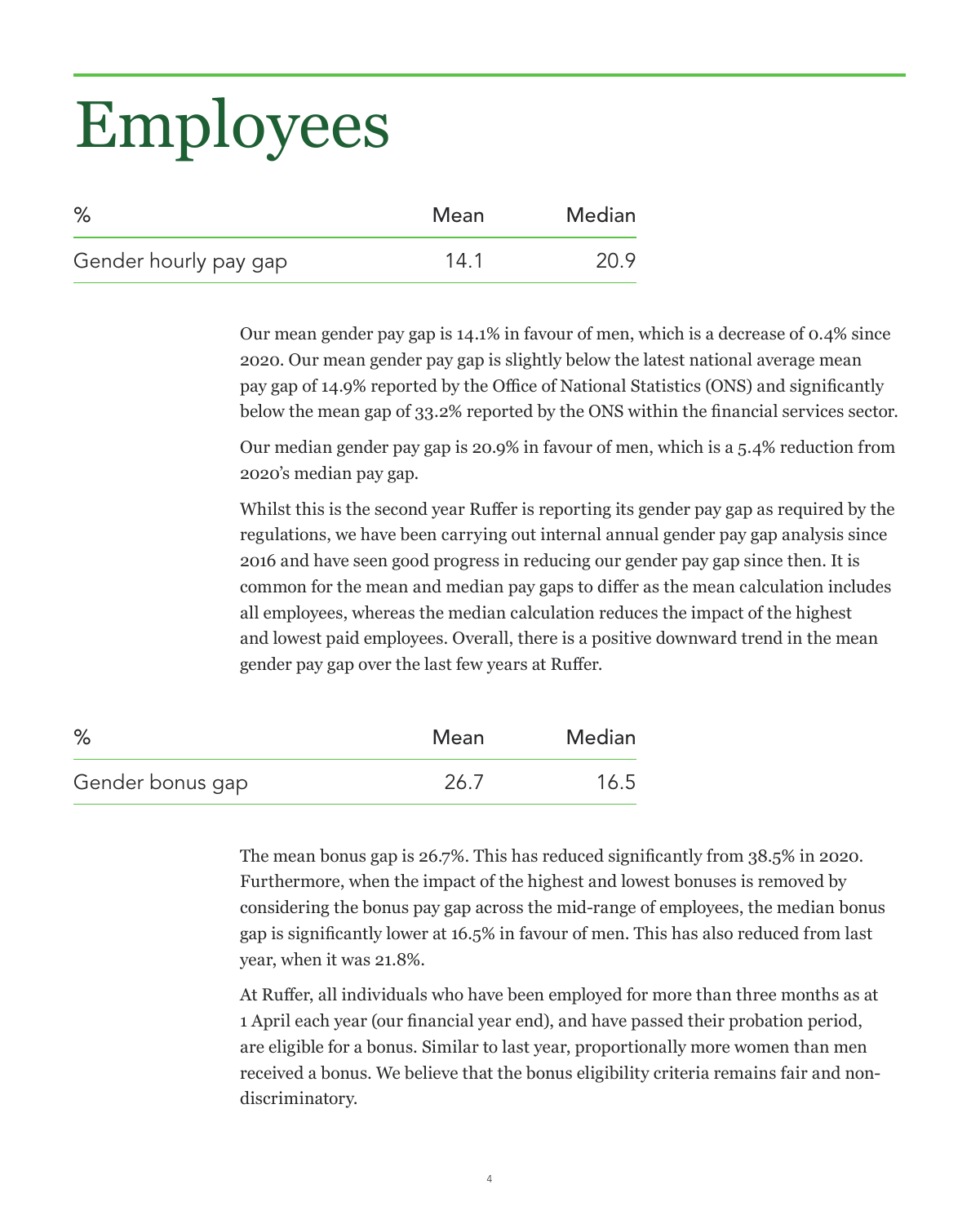| Quartile %   | Male | Female |
|--------------|------|--------|
| Upper        | 71.4 | 28.6   |
| Upper middle | 63.2 | 36.8   |
| Lower middle | 54.3 | 45.7   |
| Lower        | 39.0 | 61.0   |
|              |      |        |

The total employee population as at 5 April 2021 was 44.8% female and 55.2% male. The quartile analysis shows that women are over-represented in the lower quartile (which is lowest paid) and under-represented in the upper quartile. This is likely to be the key contributor to the gender pay gaps covered above.

#### REPRESENTATION WITHIN GRADES

Since the last gender pay report, the firm has undertaken a review of its job levels and the roles that sit at each level. These levels more fully reflect the firm's organisation structure. There are more men than women in some job levels and this imbalance is impacting our overall gender pay position.

 As noted previously, improving gender balance across the organisation will help Ruffer to make positive improvements to its gender pay gaps.

 $\mathcal{C}$  We're in the business of judgement and decision making, in the service of our clients. An inclusive and diverse environment will help us keep making good judgements and good decisions in the service of our clients and help us get the best from our people. ,<br>,<br>,

MIRANDA BEST, DEPUTY CEO

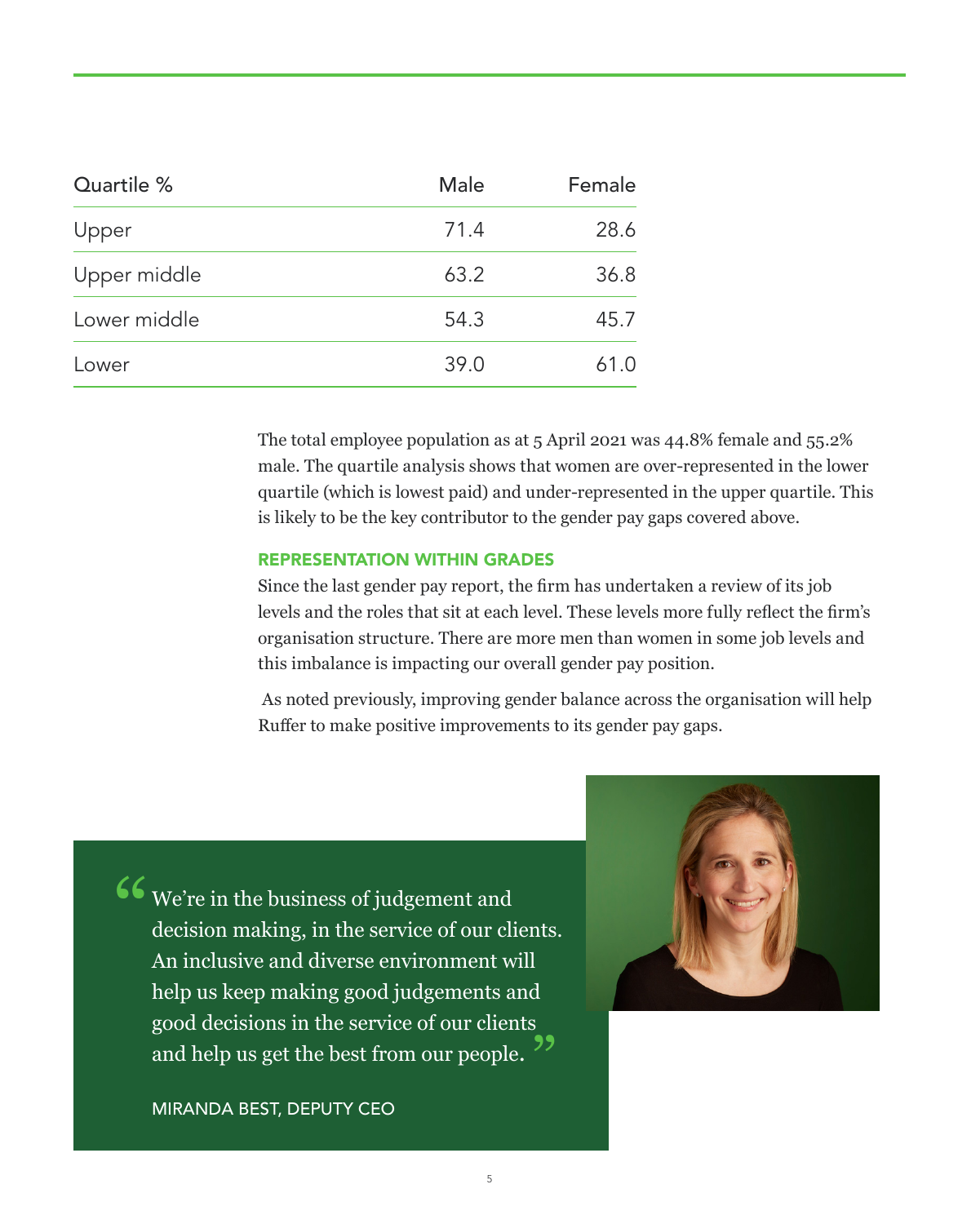### Partners

| $\%$             | Mean | Median |
|------------------|------|--------|
| Partners pay gap | 14.3 | 12.0   |

Ruffer is an independent private partnership, and majority owned by people who work here. Although the regulations do not extend to mandatory reporting on partners' pay, we have chosen to disclose this to give a picture of the whole firm. Our mean gender pay gap is 14.3% in favour of men, which is a decrease of 4.6% since 2020. Our median gender pay gap has also decreased by 5.1% to 12% in 2021.

As at April 2021, the partner profile was 73% male and 27% female.

The under-representation of women at partner level in the organisation is a factor contributing to the overall partner pay gap, in favour of men. However, we are pleased to have made progress in this area as the number of female partners has increased by 60% between 2016 and 2021.

Total annual partner income for the financial year ending March 2021 was used as the basis for the data.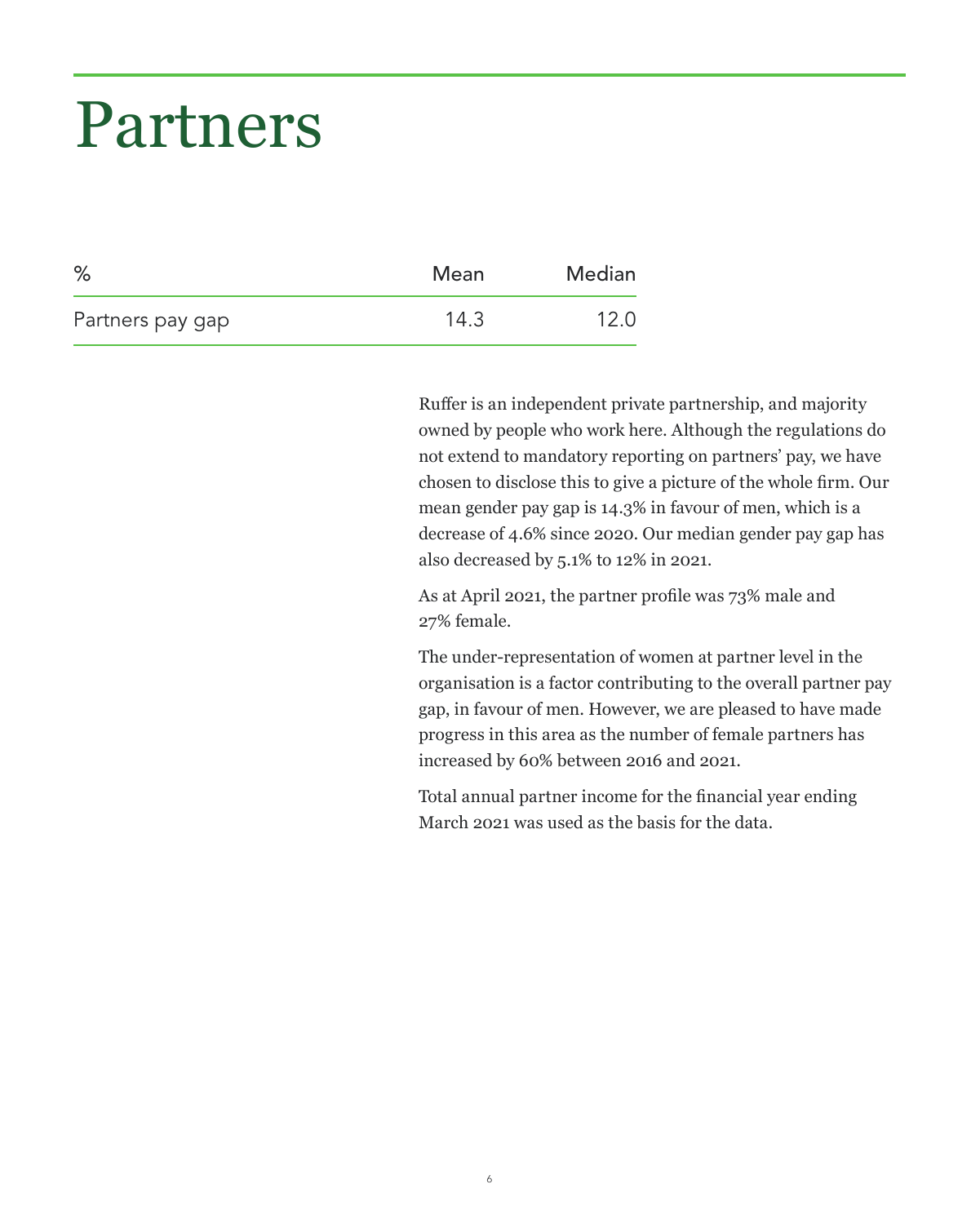### What does our pay gap data tell us?

### There is a gender pay gap at Ruffer, albeit a narrowing one.

The make-up of our business means our average male pay (median or mean) is higher than our average female pay. We have a smaller proportion of women in supervisory and management roles and a higher proportion of women in post entrylevel roles at this time. Active steps are taken during our performance management, promotion and compensation processes to ensure fair, transparent and robust practices and to remove any bias (including but not limited to gender). Our pay and promotions processes are subject to moderation at the Executive Committee.

We are committed to continuing to attract female talent and to ensure that all staff have the opportunity to develop and progress their careers.

There are also societal factors which contribute to the gender pay gap, at our firm and others. Caring responsibilities still tend to fall mostly to women. The majority of our part-time employees and those on flexible working contracts are female. We're determined to ensure that these working arrangements do not limit opportunity for progression.

**66** It is crucial for us to understand our diversity data to inform what action would have the greatest impact.<sup>77</sup>

GILLIAN VAN MAAREN HEAD OF HR

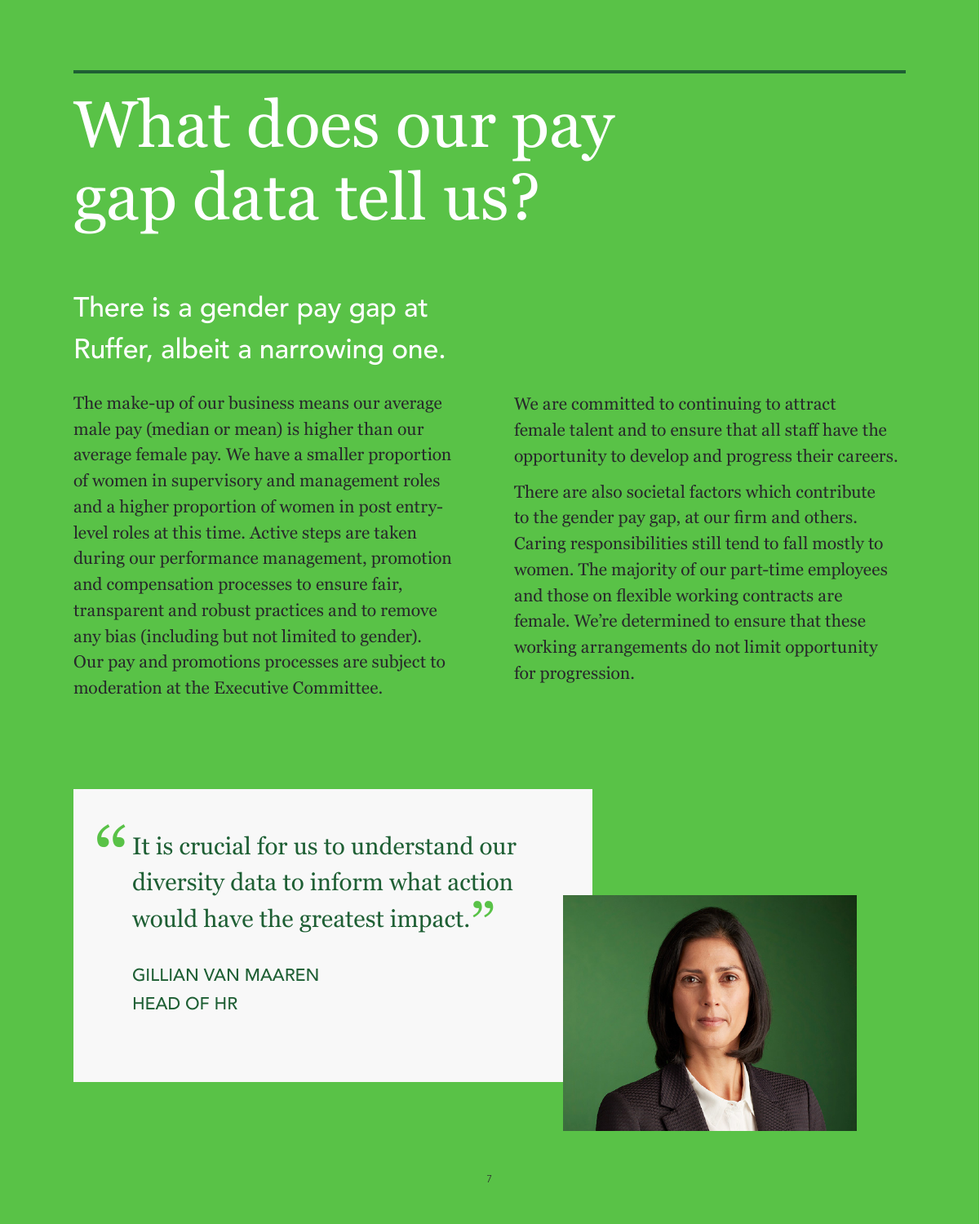### Creating an environment where everyone can excel

We want our people to play to their strengths. We do not see diversity and inclusion as a separate initiative but seek to integrate it into all our people processes.

The Board and Executive team have set several goals within the scope of diversity and inclusion. Our three year goals are

- increase confidence and transparency regarding performance, promotion and pay
- evolve our recruitment processes and skills to attract more diverse talent
- build leadership and management capability to encourage and listen to diverse ideas
- deepen our awareness and knowledge of D&I through external relationships and internal sessions
- improve judgement and decision making by seeking different views and opinions.

These priorities have guided our efforts in making Ruffer a better and fairer place to work. Our regular staff engagement surveys provide feedback from our teams regarding a range of people programmes and issues. The results from these surveys are used by the Executive team, working groups and HR team to inform policies, programmes and communications.

We have made progress against some of our goals in the year since we published our last Gender Pay report and we recognise there is more to do. In the past 12 months we have

- enhanced our pay processes
- supported our staff with multiple wellbeing initiatives
- implemented enhanced family friendly policies
- introduced a hybrid working policy and guidance to help ensure it is inclusive and helps strengthen Ruffer's culture.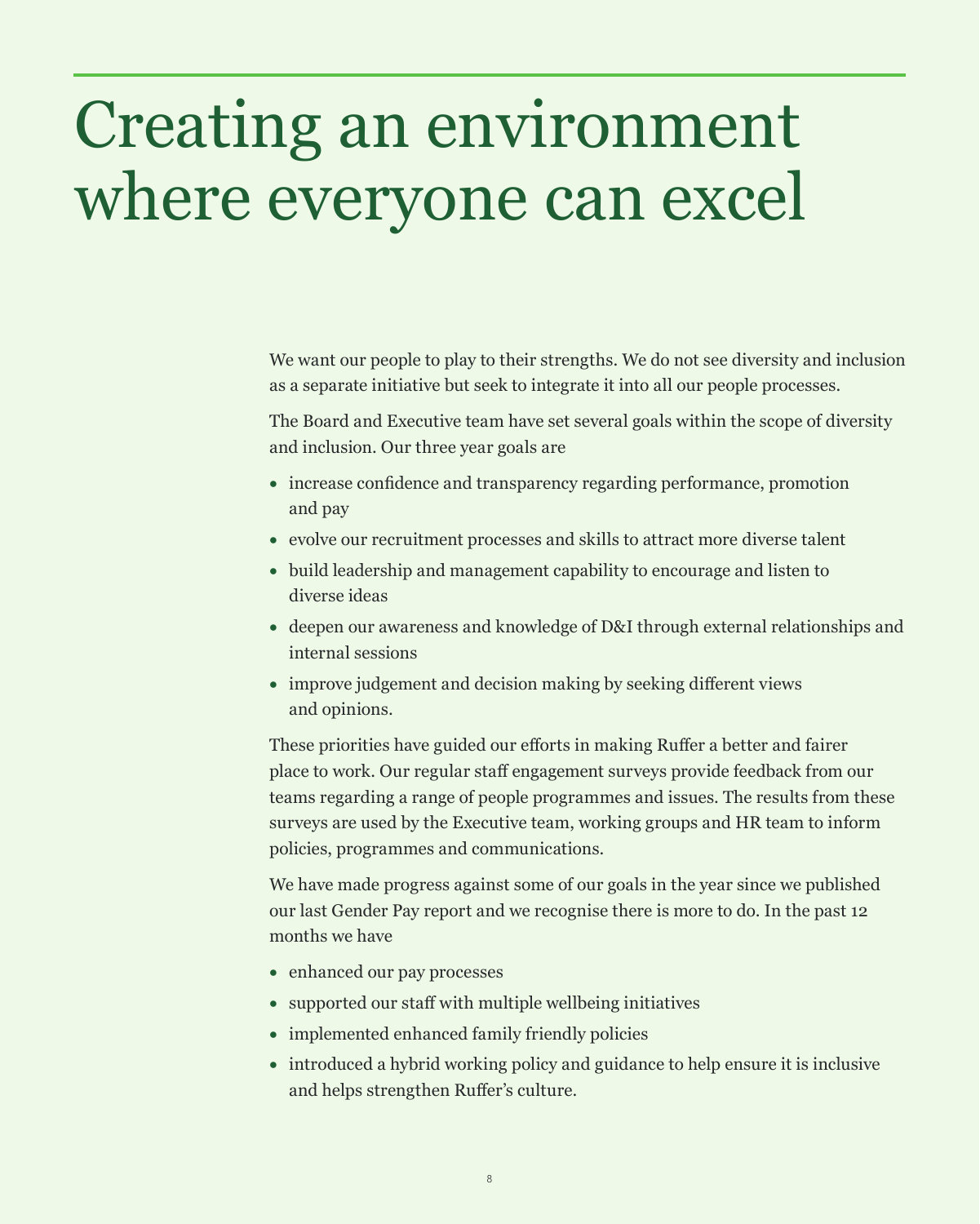Here are some of the steps we have taken as part of this.

| <b>Review of</b><br>compensation<br>processes               | We start from a position that our staff should be paid fairly for their<br>contribution to the firm and progression in their career should be based<br>on merit.                                                                                                                                                                                                                                                                                                                                                                                                                                                                                                                                                                                                       |
|-------------------------------------------------------------|------------------------------------------------------------------------------------------------------------------------------------------------------------------------------------------------------------------------------------------------------------------------------------------------------------------------------------------------------------------------------------------------------------------------------------------------------------------------------------------------------------------------------------------------------------------------------------------------------------------------------------------------------------------------------------------------------------------------------------------------------------------------|
|                                                             | We have revamped our compensation processes to ensure that our employees<br>are being paid fairly, irrespective of gender or other protected characteristics.<br>Practically, this has involved                                                                                                                                                                                                                                                                                                                                                                                                                                                                                                                                                                        |
|                                                             | • developing employee salary review and bonus process guidelines<br>for managers                                                                                                                                                                                                                                                                                                                                                                                                                                                                                                                                                                                                                                                                                       |
|                                                             | • introducing firmwide job levelling to enhance our pay moderation and<br>ability to compare roles and pay across the firm. This is supported by<br>external benchmarking                                                                                                                                                                                                                                                                                                                                                                                                                                                                                                                                                                                              |
|                                                             | • moving to an annual compensation cycle for the current financial year. This<br>will allow us to review total compensation once a year and in a more holistic<br>way. The timing of our performance management, promotions and talent<br>processes are aligning accordingly                                                                                                                                                                                                                                                                                                                                                                                                                                                                                           |
|                                                             | • working with Executive Committee members, Heads of Teams and the<br>Remuneration Committee to help differentiate performance and ensure<br>fairness and consistency in the pay review process. This includes holding<br>moderation sessions, calibrating bonus awards and salary increases and a<br>more rigorous review of pay proposals against enhanced criteria.                                                                                                                                                                                                                                                                                                                                                                                                 |
| <b>Updating our</b><br><b>HR</b> processes<br>for inclusion | Our aim is for our recruitment, compensation and promotion processes to be as<br>fair, transparent and as robust as possible. We have                                                                                                                                                                                                                                                                                                                                                                                                                                                                                                                                                                                                                                  |
|                                                             | • changed our Performance Development Review to include six month goal<br>setting, a mid-year review for everyone and a simplified online record to<br>focus on the conversation rather than process. This is part of a transition to<br>continuous performance management which we aim to formalise in 2022<br>• moved to a single annual promotion cycle in 2021. We published high<br>level principles to support greater consistency and transparency and<br>have provided training for managers to help guide staff through the<br>promotions process<br>• reviewed the diversity of our talent pool for future Ruffer leaders through<br>succession planning and talent mapping<br>joined The Diversity Project to share ideas on key areas such as<br>$\bullet$ |
|                                                             | data collection.                                                                                                                                                                                                                                                                                                                                                                                                                                                                                                                                                                                                                                                                                                                                                       |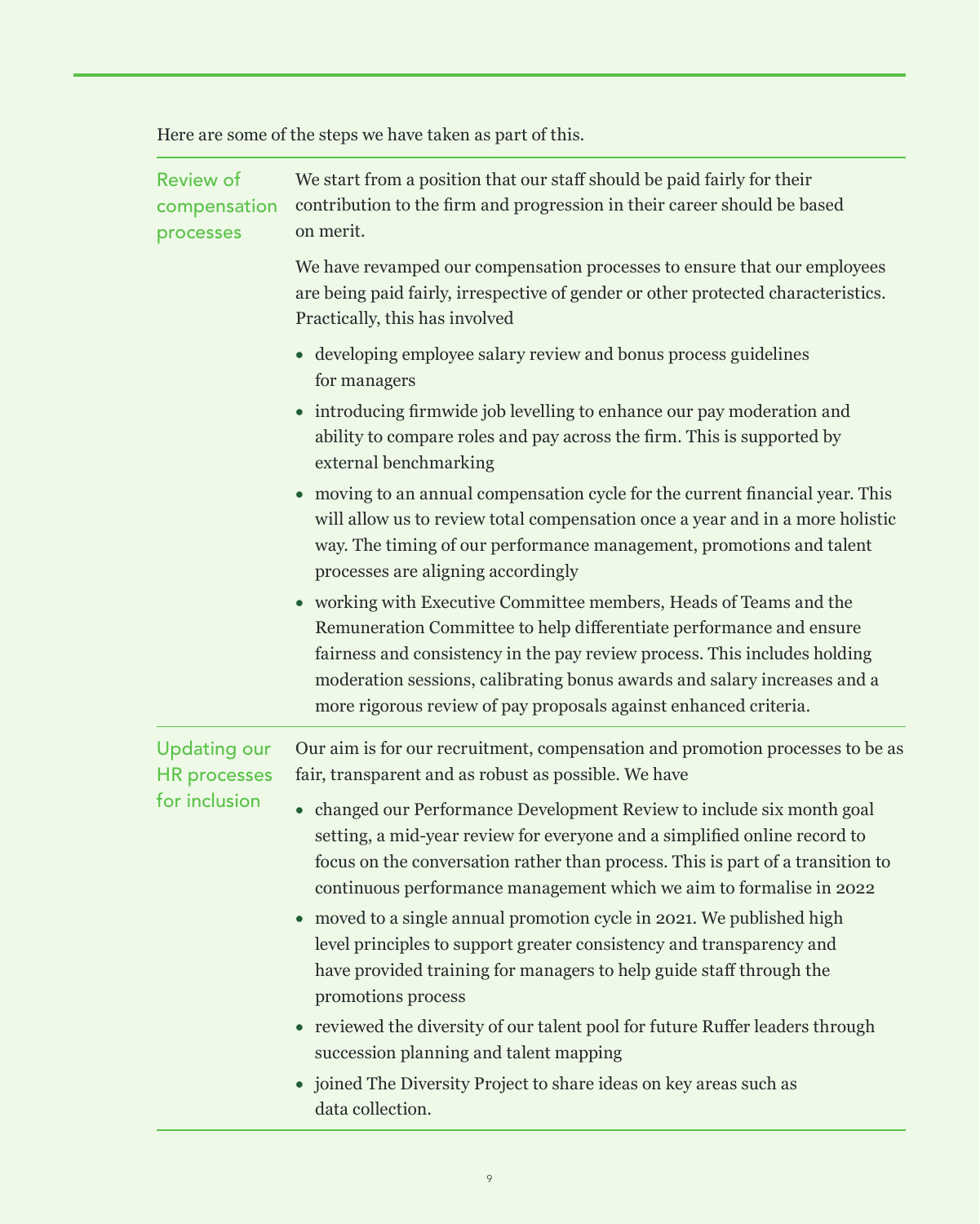| Developing<br>our talent              | We have a strong track record in developing our talent internally. We have<br>launched a new People Manager Development Programme to enhance a<br>consistent approach to managing our people through curiosity, care and<br>clarity. Its aim is to encourage current and future leaders at Ruffer to embrace<br>difference, build trust and deliver performance.                                                                                                                                       |
|---------------------------------------|--------------------------------------------------------------------------------------------------------------------------------------------------------------------------------------------------------------------------------------------------------------------------------------------------------------------------------------------------------------------------------------------------------------------------------------------------------------------------------------------------------|
|                                       | In 2021 we introduced 'power hours' to educate staff on various aspects of<br>mental health, work-life balance, inclusion and neurodiversity. This has been<br>invaluable in opening up dialogue on important issues.                                                                                                                                                                                                                                                                                  |
| New hybrid<br>working<br>arrangements | We introduced a hybrid model for working in the office and remotely. Following<br>regular engagement surveys with our people, we landed on a 60:40 model<br>- whereby staff are expected to spend at least 60% of their working time<br>in the office. This has allowed us to improve work-life integration without<br>compromising our ability to                                                                                                                                                     |
|                                       | • put our clients' needs first                                                                                                                                                                                                                                                                                                                                                                                                                                                                         |
|                                       | care for ourselves and each other                                                                                                                                                                                                                                                                                                                                                                                                                                                                      |
|                                       | meet our business and regulatory requirements<br>$\bullet$                                                                                                                                                                                                                                                                                                                                                                                                                                             |
|                                       | be collaborative, innovative and productive<br>$\bullet$                                                                                                                                                                                                                                                                                                                                                                                                                                               |
|                                       | • successfully deliver on our purpose.                                                                                                                                                                                                                                                                                                                                                                                                                                                                 |
|                                       | Where appropriate, we look to accommodate flexible working outside of<br>this expectation and engage regularly with staff to inform and evolve hybrid<br>working policies and practices. We consider our hybrid working arrangement<br>an important retention tool which provides our people with a greater<br>opportunity to achieve a work-life balance that works for them.                                                                                                                         |
| Supporting<br>working<br>parents      | Following feedback from one of our surveys, we ran workshops focused on<br>part-time workers to inform our flexible working process and practices.<br>Ruffer provides extensive support and benefits for working parents. As part<br>of our flexible working review, we have looked closely at improving our<br>family friendly policies. In the last year we have enhanced our maternity and<br>paternity policies to support employees in balancing their work, childcare and<br>family commitments. |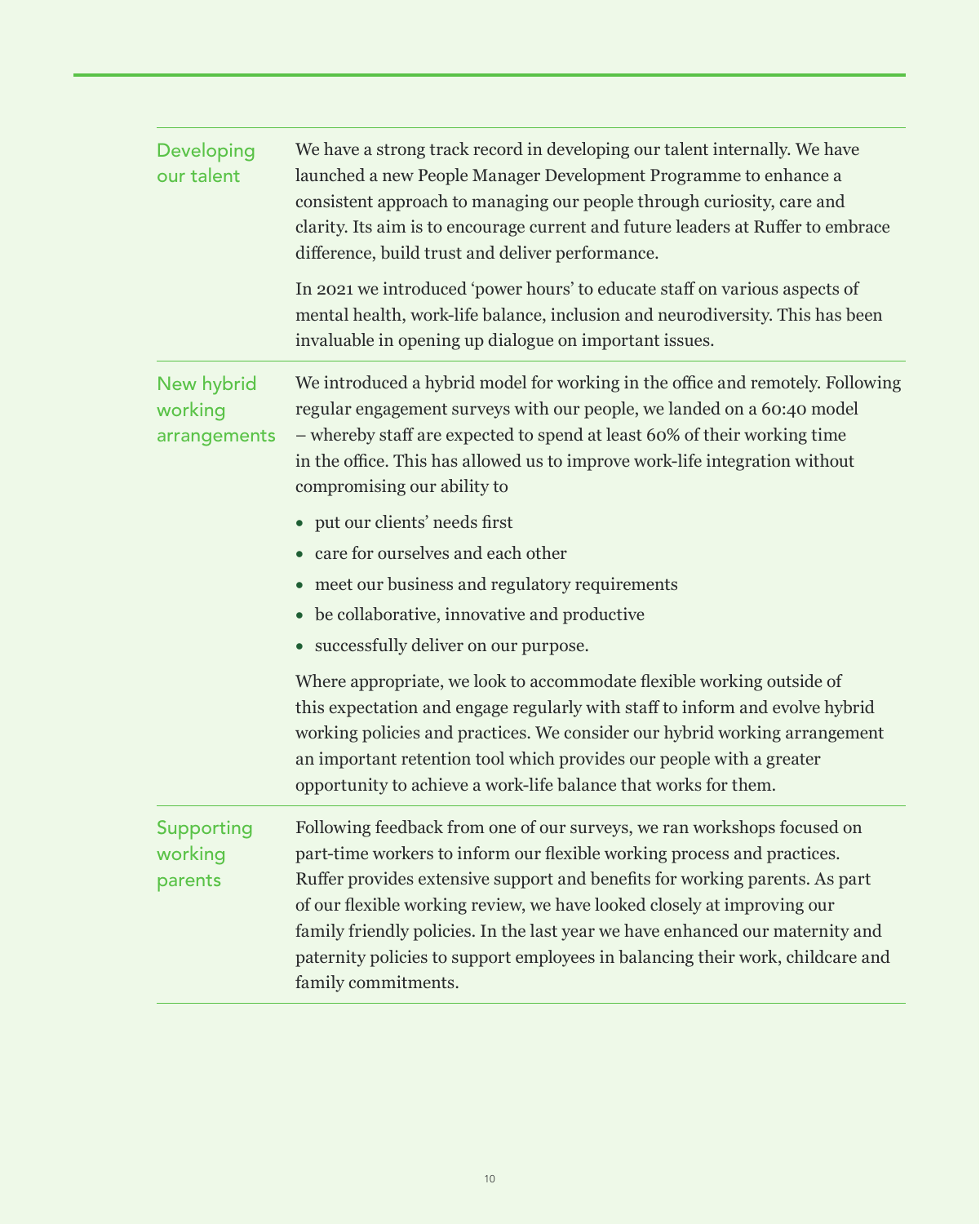#### **Attract** diverse talent

Over the past three years we have taken steps to evolve the way we hire graduates to increase diversity. This has involved reviewing and amending our assessment processes and training our assessors on competency-based interviewing.

We have actively added new recruitment sources to our graduate programme including a partnership with Sanctuary Graduates. As a result of this work, we have seen a notable shift in the number of females applying for graduate roles and, in turn, the number that are hired. In 2021, four of our five graduates are female.

We are engaging with the Investment Management 10000 Black Interns programme to help bring more diverse talent into the firm, and through a range of financial education initiatives hope to provide introductions to both Ruffer and the industry to individuals outside of the traditionally narrow talent pool.

We want to better understand our staff demographic to ensure we are a truly inclusive employer and to do this we need to improve our diversity data collection. We are currently working on launching a campaign to encourage staff to share their diversity data to form a baseline and so we can track progress.

66 As Ruffer grows into new markets and welcomes new clients and staff from around the world, we recognise the benefits of embracing new cultures and perspectives to strengthen our culture.<sup>22</sup>

OMAR KODMANI HEAD OF INTERNATIONAL AND INSTITUTIONAL